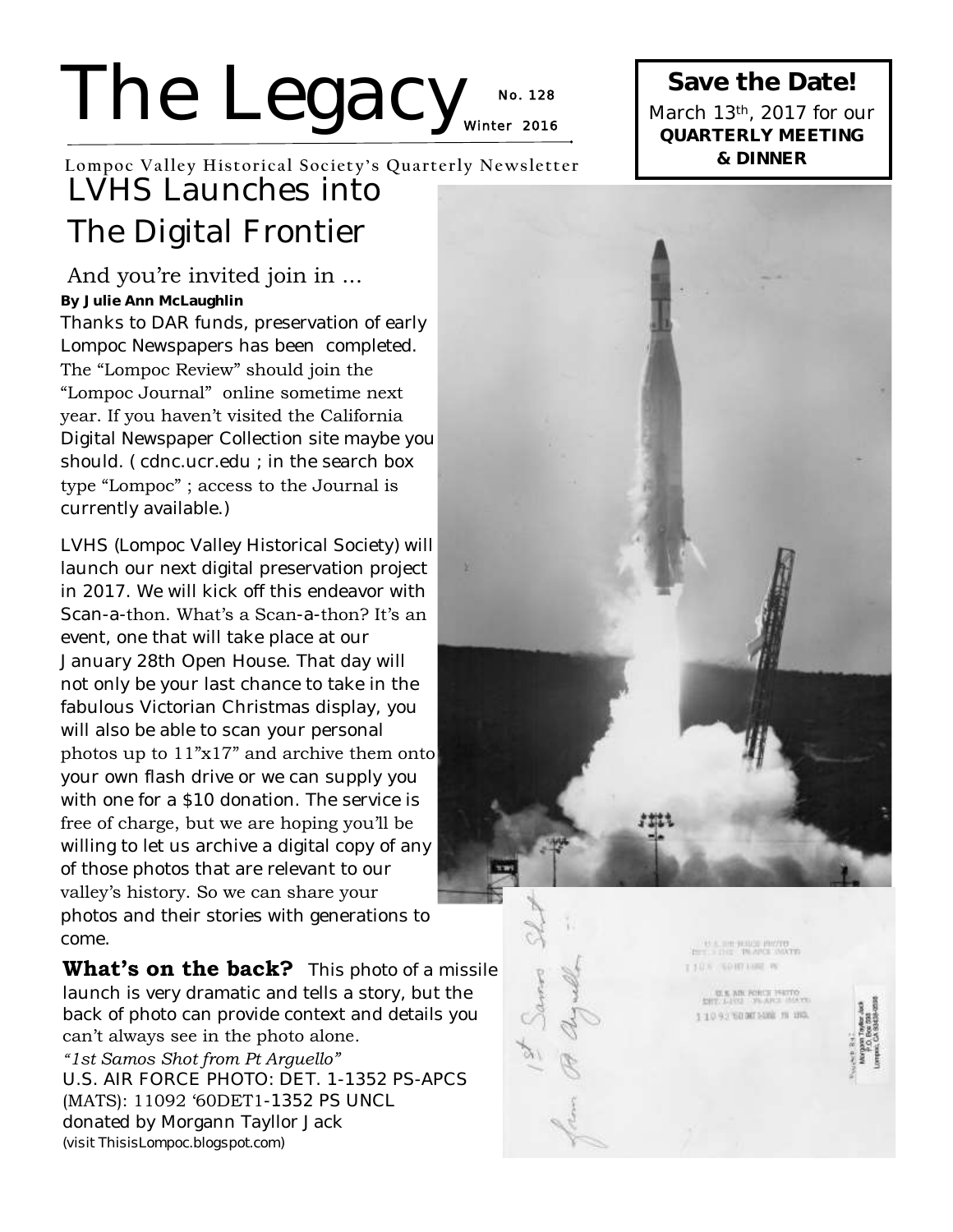## **The Balaam Mine**

**By Author G. Balaam**

**Excerpts from a letter dated Decemer 13, 1938 Part two of two Parts**



(*This is letter was in response to what apparently was a request from Johns-Manville for the history of the Balaam Brothers mining of celite in the Lompoc Valley. A.G. Balaam continues the account with a lengthy description of a tool used in the operation on what he term as the overburden before returning to were we pick up with the arrangement they had with Captain Barrow".)*

Thru the arrangement we made with Captain William Barrow, he practically became the selling agent for this material all over the world, and the contract which we made with him shortly after we began mining, ran for a period of ten years, and as I said before, this agreement provided that he take and dispose of a minimum of 1500 tons the first year, and if I remember correctly, the next three years the minimum was placed at 2000 tons and thereafter there was to be a minimum of 3500 tons. My brother and I, of course, under this arrangement became the production plant for that outlet of the material. Captain Barrow took his minimum and a little more the first year, and thereafter took the minimum specified in the contract and some years more, up to 1898. At that time, there appeared upon the scene a man by the name of Rose who said he represented large eastern interests and stated that if he could get Captain Barrow and ourselves to enter into a contract with him for his principals, that he could take tonnage of the material in a large way, but nothing came out of this matter.

Of course it was necessary for this mining to be done in the summertime when rains were over, and up to the time rains began again, by reason of the fact that all of our drying was done by sunshine, so each year we would start our

mining operations as soon as we thought the rain was past, and follow out the method of dumping the large chunks to the bottom of the bluff, (which we were always careful to keep intact, and cut these chunks into smaller chunks and haul them out into the drying yard, the location which is now occupied by your Brick Plant and Mills. These ricks were made as long as we could conveniently make them, about  $2-1/2$ " wide and from 4 to 5 feet high. We would test this material in the ricks by weighing on scales, and when we found that the material, being weighed, was light enough to be sacked, we would sack it and haul it to the cars at Lompoc and ship it either to San Francisco to Captain Barrow, or to such points as he might designate in his instructions to us.

Of course Captain Barrow had limited storing capacity for this material in San Francisco, and when we first started, we had no storing capacity for winter use, so the only way we could overcome this lack of storing space was to get the users of the material to order their supply in the summer time or before rains began, and store their material at their respective points of use. Captain Barrow seemed to be very successful in getting the users of the material to do this. However, we soon saw the necessity of having some storage capacity ourselves, and so in the year 1895, we built on the grounds here, a small warehouse 40 to 60 feet, and this we stored to full capacity, even to the roof, with dried material out of the ricks, so as to have some dried material for winter use as possible, which we used to sack this material for the purpose of shipping. After sacking the material in these containers, we hired anyone in Lompoc who had teams and cared to use them for our purpose, to haul this material and place it in the cars at the depot at Lompoc. We contracted with these people to haul it and place it in the cars at so much per ton. The material being very light, we always tried, if possible, to have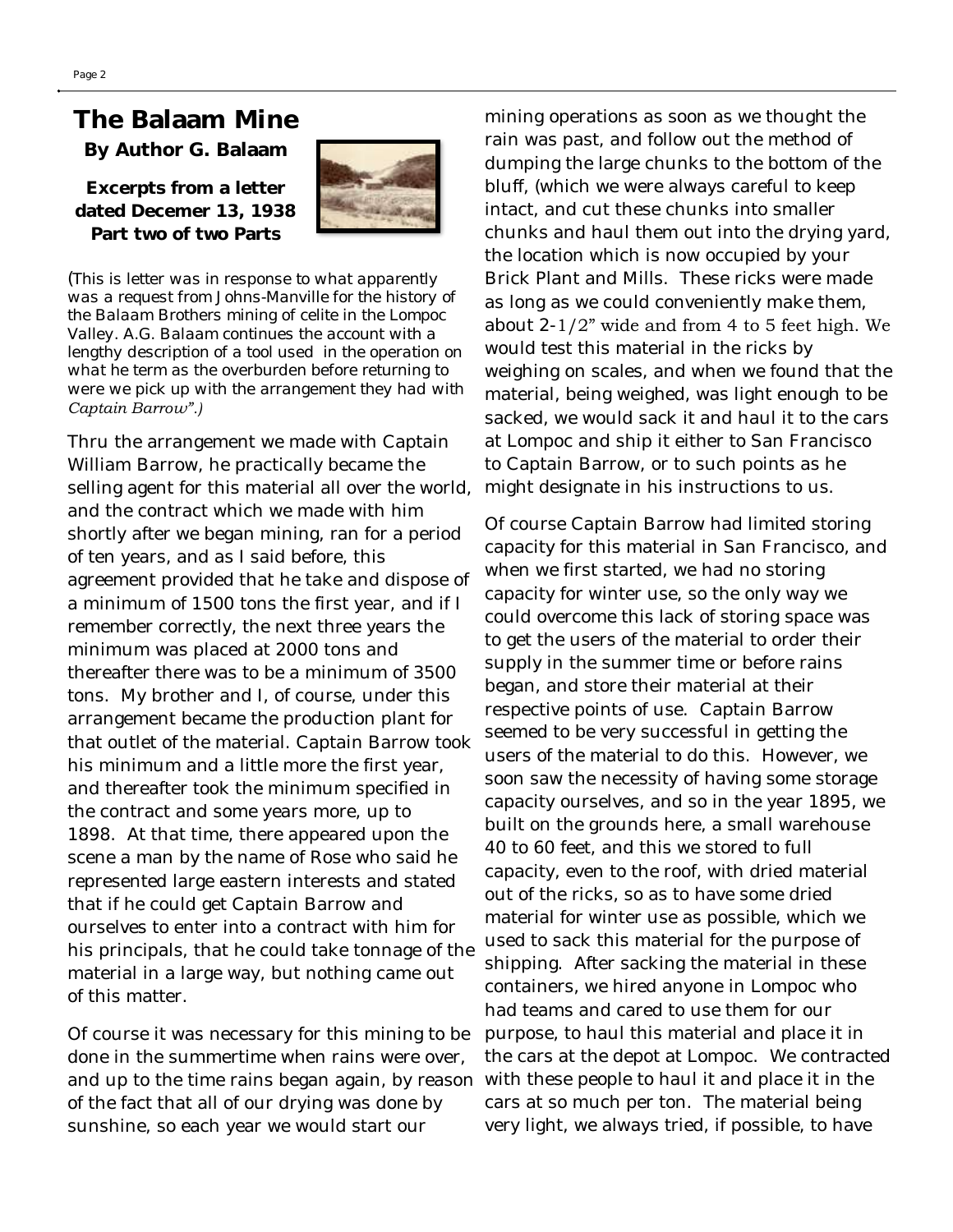Page 3

the railroad company called furniture cars (cars used for transporting furniture), because in order to ship a carload of 30 tons of this material, in the manner we were shipping, it required the largest cars we could possibly get, and the railroad was very kind and considerate of our problem and nearly always furnished us such cars. In order to place the 30 tons in these cars, it was necessary to do the placing in an orderly manner and we provided a man at the cars to place this material for the teamster who tossed it in at the door.

The first year, my brother and I did this mining ourselves and hired a crew of men to do the same, but after the first year we contracted the mining of the material under our supervision at the rate of \$1.00 per ton delivered in the ricks, and paid at the rate of \$1.00 per ton to have the material sacked and hauled to the delivery point. There was always one of us present at all times to watch the kind and class of material being mined, and make a proper selection so far as we had means to do, of the right kind of material for commercial purposes. We had no laboratory and we depended entirely upon microscopic tests of the material. We had a very powerful microscope and watched the material as being mined from the different lamina of the deposit and if the slide from the material showed the proper diatoms, we passed it. So far as specific gravity was concerned, we had no means of testing the specific gravity of the material, but depended upon the weight of the material on the scales to determine whether or not this particular feature of the matter would meet requirements. However, we had the best luck in the world in regard to these matters, because I do not recall that we ever had a single carload of material rejected by reason of the fact enough grade for our purposes, but from the that it did not meet requirements.

Of course, when we started to mine this material, we were put to necessity of hauling water from Miguelito Creek in a large wooden tank for the purpose of domestic water at the



*Bird's eyeview of Balaam mine*

location of the mine. During the second year of our mining operations we dug a well four by four and about eighty-three feet deep, if I remember correctly, and curbed this well with redwood curbing. We discovered sufficient water for domestic purposes and this furnished all of the water we required for our operations after that time. We pulled this water from the well by the old-fashioned method of the 'Old Oaken Bucket' and the wheel and rope.

During our mining operations, we made certain tests of the deposit by boring holes and examining the material taken from these holes under the microscope to discover whether or not the material carried the right kind of diatoms. We put these borings in the particular mine on Hill 20 which we operated, and also made borings and tests in our fashion. We tested the deposit lying northeast of your present Mill, and as I understand it you call that 17 now. We found this material of fair fact that the dip of the plane of the lamina was away from the bluff, instead of toward the bluff, under our method of mining we never attempted to mine for our purposes in that location.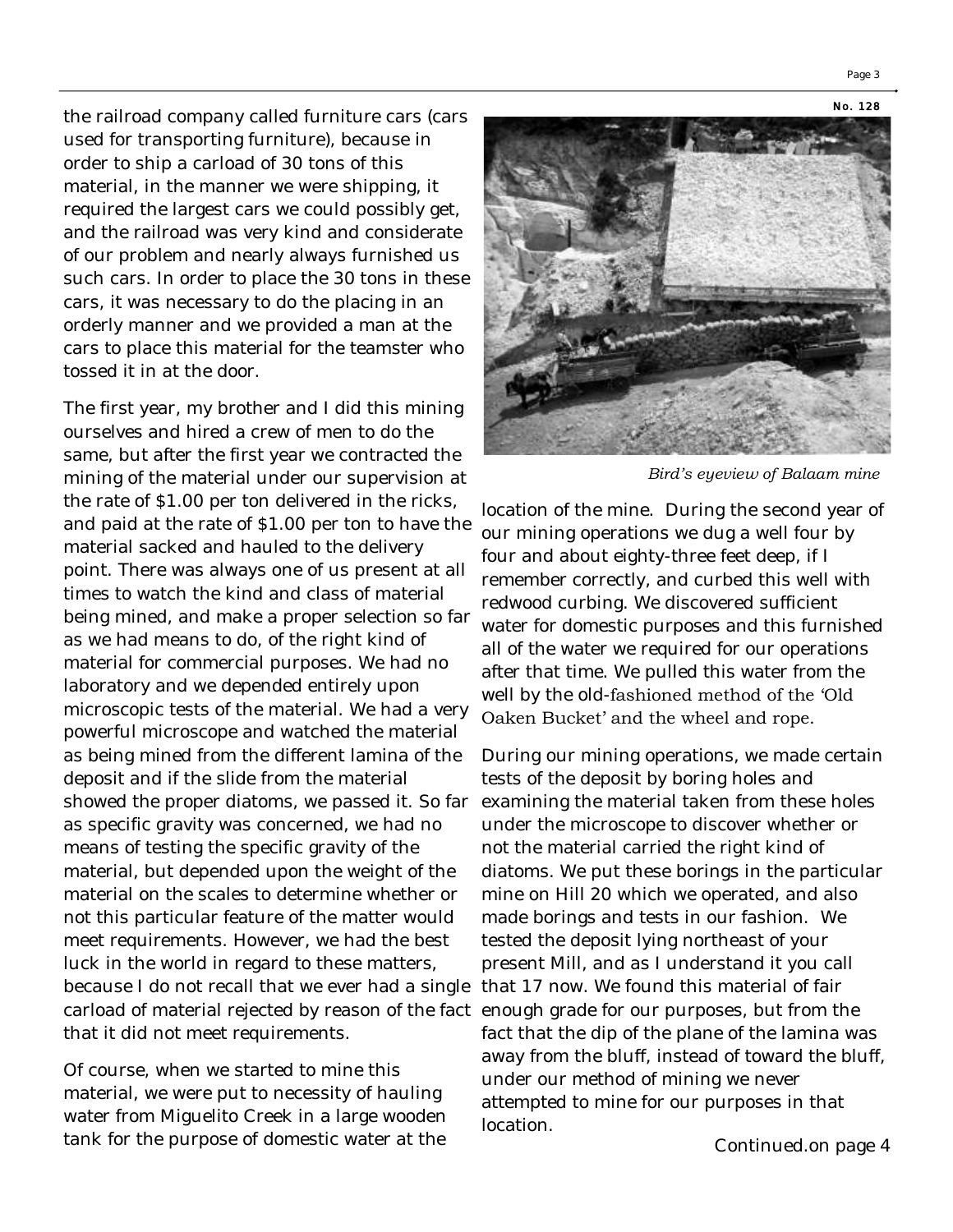

MANCIS BALANT ARTHUR GEORGE BALAAM MARGARET JANE<br>(JENNIK BARKER) BALAA **UPUS CLIFFORD IMLAAN EPPIE HAY (BRADLEY)** 

FRANCES SEELTON (FRANK) BALAAM ELIZABETH CLEMBRITE (CLEM HALONE)

TAKES AT LOMPOC, CALIFORNIA<br>ANOUT 1890

*At this point A. G. Balaam goes into great detail about "the method used by Captain William Barrow, in the preparation and use of this material ". The full transcript of the account is posted at*  hodgepodgeofmiscellany.blogspot.com

Both Captain Barrow and ourselves stopped operations in this line along about the year 1898, and Captain Barrow released us from our contract by reason of the fact that he was getting ready to retire and told us that if we wanted to go ahead with anybody else, we could do so. This was after we found that Rose had failed to produce parties who were interested in taking material in a larger way.

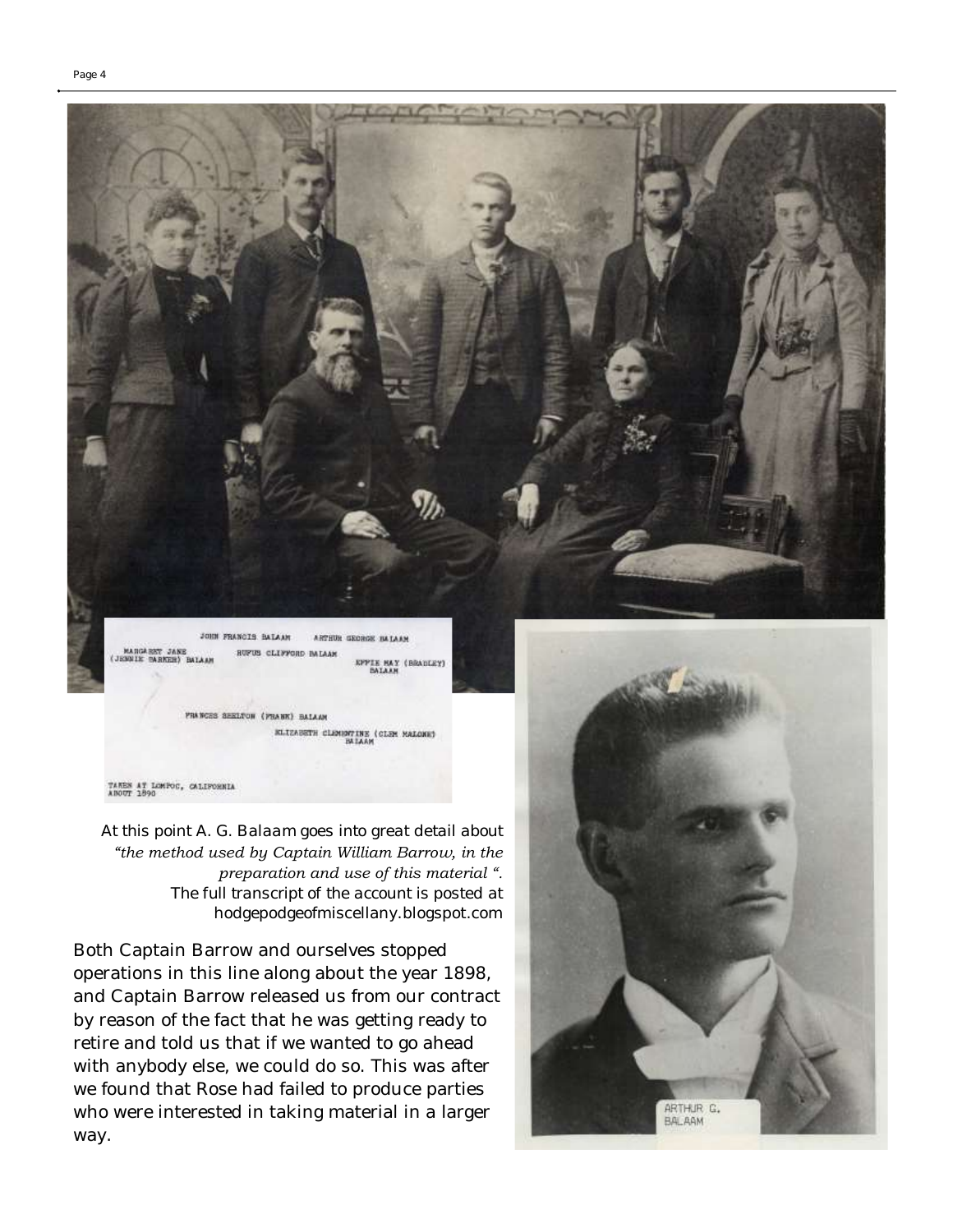

My brother and I had been paying our father for the mining privileges of his mine at the rate of 10 cents per ton royalty, on the material mined and sold, so the matter was held in abeyance at this point for some little time, and in the meantime a man by the name of Geo. B Hanneman had been working on a deal with my father unbeknownst to my brother and myself) and finally secured an option on the mine which he turned over to a Mr. Mason and the mine was sold at that time to a new company. Of course when Mr. Mason got ahold of the mine, he then put up mills, driers, etc. and went at the mining of the material in a much larger way. However, the fact remains that my brother and myself and Captain William Barrow of San Francisco are

the real pioneers in this industry, and it was thru our original energy and confidence in the value of the material that this deposit was first introduced upon the market and became known as one of the largest deposits of infusorial earth in the world.

*Lawrence Archer Lompoc's oldest alumni.* 

*He lives at the Rogue Valley Manor in Medford. Just turned 101. He is doing well. He is pictured here with his daughter,Diane Bingham* 

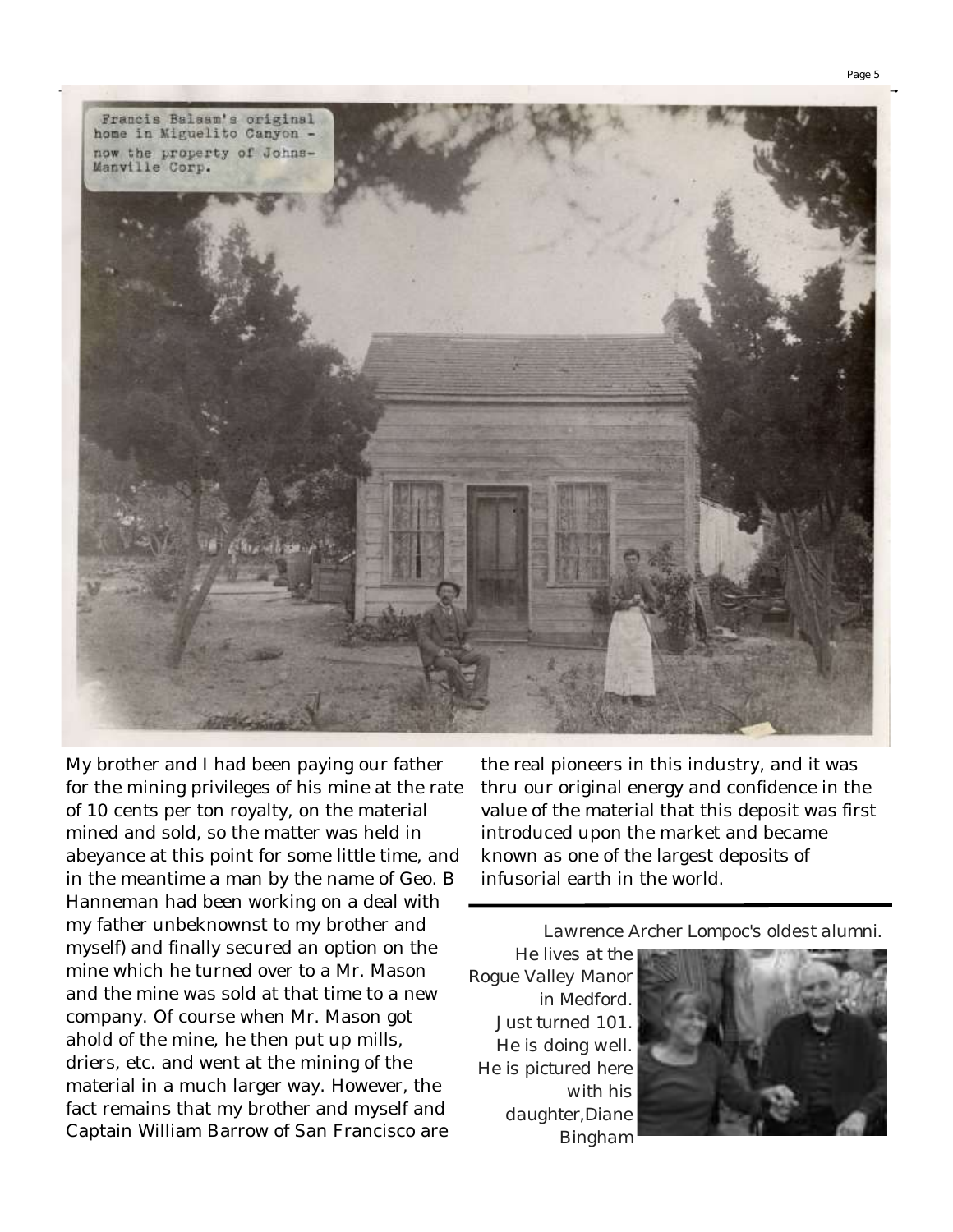### **Barbara Rhodes Salzman Linn**

#### By Myra Manfrina

Barbara Rhodes Salzman Linn was a valued worker and historian at our Lompoc Valley Historical Soc. for many years. She dearly loved Lompoc history and immersed



herself in researching and helping with maintenance chores at our historical complex.

Barbara crossed over on Oct.18th, at age 98. She was born in Lompoc Valley into two

old Pioneer Families – her dad was Allan Rhodes, long time valley farmer, out on the Sudden Ranch and in the lower valley. Her mother was Amelia Perozzi, born out on the Honda on her father's dairy, and lived in Lynden District down the valley at the present site of south VAFB headquarters.

Barbara graduated with the Class of 1936 at Lompoc High School. She and Eddie Salzman, of another old Lompoc family, were married in 1941, two days before Pearl Harbor. Eddie was the son of Otto and Ada Salzman, San Pasqual Canyon. WWII took Eddie's life on Guam, in July, 1944. Barbara and Eddie's son Gary and his wife survive them, and their grandchildren are Noah Salzman and Maria Barbara Kubitz.

Barbara worked at Bodger Seeds, as a seed analyst, met and married Tom Linn there in 1948 and they were transferred to Chino with Bodgers until Tom died in 1975.

Barbara returned to Lompoc and to Bodgers and when she retired, she came to the historical society.



*A board meeting back in the 1980's in the reference room, before it was refurbished. Seated at the south end of the room are Jane Donlon, Barbara Linn, Earle Sweetland, Elsie Sperber, and Larry Archer. The rest of the board members are on either side of the table, not seen in picture. Of this group Larry Archer is the only one still living --- at age 101.*

**Aug, Sept, Oct 2016 Memorials & Membership** Welcoming New Members **Larry Huyck Anne Marie Hufford Judy Pochini Barbara Rizzoli Carter** Total Number of Members: 439

**Kathryn (Kay) Donnelly Minniebelle Hoover Stalker Arlen Sechrest** Recently passed away

Memorial Contribution in Honor of **Justin Crowell Joe Valencia Peggy Tosti Nadine Grider Deitz Houk Barbara Rhodes Salzman Linn**

Myra Manfrina and the DAR announcing her "Spirit of America Award" and National Preservation Award. Presented to her at the Patriot dinner, September 10*th,* 2016



*Pictured: In the center is Myra Manfrina; to her left is Margaret Courtney; on her right is Margaret Courtney. Top left is Heather Bedford, Vice Regent. Top right is Sue Huseman. Regent.*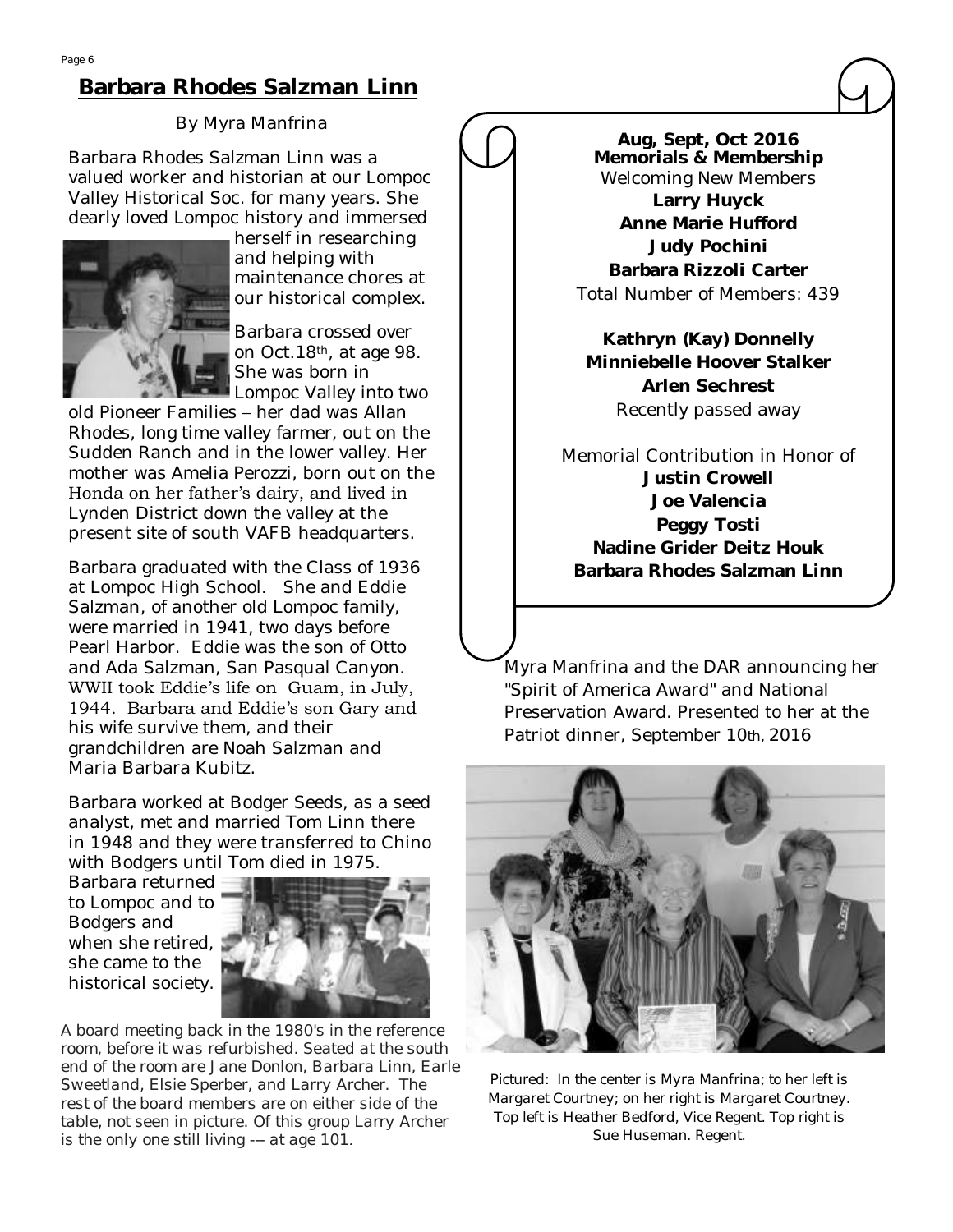# **Karen's Chronicles**

Labor Day weekend events at the Elk's and Ryon Park BBQ were very successful.

145 Lompoc Grads and their guests enjoyed a steak BBQ and the River Bottom Boys chicken was fabulous at Ryon Park.

**Newly installed French drains surround the Victorian home!** Harvey Wynne, Jesse Jones, Brian Donelson and Dan Dutra along with Rodney Eckert dug the trenches, put in pipes and filters. The new 4 foot sidewalks are under construction, with the first pour October 27.

**The DAR Patriot Dinner** on September 10 **honored Myra Manfrina** who was given 2 national DAR awards, Historic Preservation Recognition and Historic Preservation Medal and the local DAR Spirit of America Award. I also spoke regarding the DAR generous donation last December, which allowed us to complete the digitization of the Lompoc Review which should be online is 2017.

- 1. loan of a laptop computer for 5 months windows 7,8 or 10 with USB port to attach to scanner so that 125 issues of the Legacy can be stored in pdf format.
- 2. Come help prune the roses January 5, 9, 12 8:30am to 11am. Bring gloves and clippers.
- 3. Help guide 3rd graders touring the property in March, every Thursday.
- 4. Dust the museum or Carriage house once a month.

Hope to see you all at the Holiday Dinner, Monday, December 12



#### **From the Treasurer's Desk….**

 **Jeannette Wynne**

First, I'd like to say thank you to those of you who are members on an annual basis for mailing in your dues so promptly.

As you know, our "fiscal year" ends 31 August and that makes the dues for the next year due on 1 Sept. I really appreciate your promptness. It helps me keep the bills paid!

The end of the year is fast approaching. If you have been thinking about somewhere to make a year-end donation, look no further. LVHS is a 501-C-3 Non-Profit Charitable Organization. This allows your donations to be fully deductible when filing income tax returns.

If you haven't noticed, the Fabing-McKay-Spanne home is undergoing a huge garden renovation project at the present time. Even though most of the labor is done by volunteers, equipment and supplies can be costly. Here's a great opportunity to help defray some of the costs. Any amount is always appreciated.

You will find a reservation form for our annual Christmas dinner in this publication. Please Make note of the due date and get yours in the mail on time! I need to have them at least a week before the dinner to give Pastor Doug a count. MAIL RESERVATIONS TO: LVHS, P.O.Box 88, Lompoc, CA 93438.

As always, If you have any questions, please call me at 737-1170 or email: cybernana1@gmail.com.

Page 7